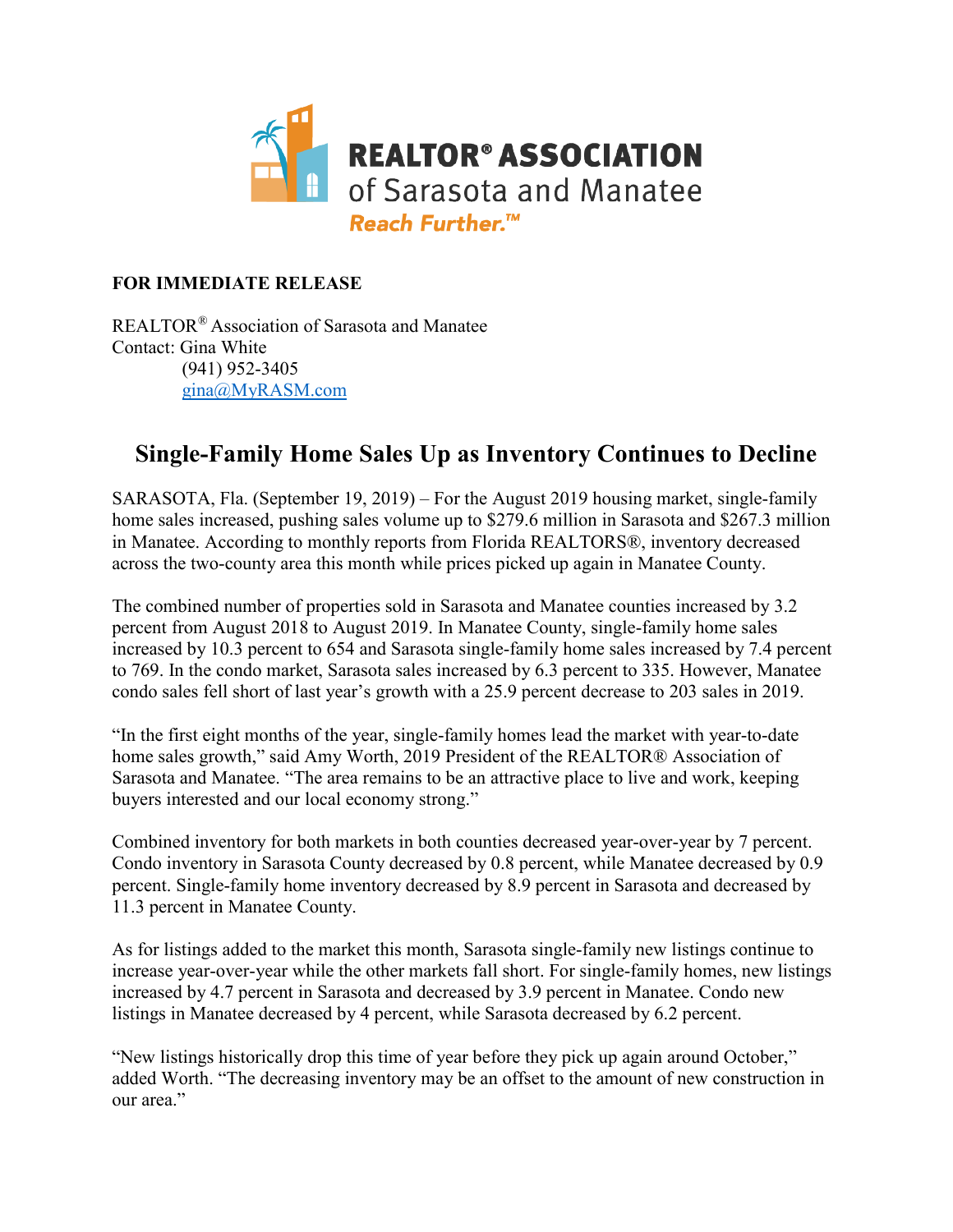Median prices cooled slightly in Sarasota County, while Manatee continues to increase yearover-year. Sarasota single-family home prices decreased by 1.2 percent to \$280,000, while Sarasota condo prices decreased by 0.8 percent to \$231,000. In Manatee County, single-family prices increased by 7.1 percent to \$317,000 and condos increased by 7.9 percent to \$205,000.

The combined data between the two counties shows a 12.6 percent increase in pending sales, which could lead to more closed sales in the future. Single-family pending sales increased by 27.6 percent in Sarasota County and increased by 5.3 percent in Manatee County. Condo pending sales increased by 19.9 percent in Sarasota and decreased by 16.9 percent in Manatee.

The month's supply of homes continues to stay below the 5.5-month benchmark for a balance between buyers and sellers. Sarasota single-family home supply decreased by 10.3 percent to a 3.5-month supply, while the condo market increased by 7.3 percent to a 4.4-month supply. As for Manatee County, single-family home supply decreased by 15.4 percent to a 3.3-month supply and condos are at a 3.6-month supply, showing no change from this time last year.

Monthly reports are provided by Florida REALTORS® with data compiled from My Florida Regional Multiple Listing Service. For comprehensive statistics dating back to 2005, visit [www.MyRASM.com/statistics.](http://www.myrasm.com/statistics)

#### ###

#### **About Realtor® Association of Sarasota and Manatee**

The REALTOR® Association of Sarasota and Manatee (RASM) is the largest real estate trade association in Sarasota and Manatee counties, serving over 6,500 members. RASM provides technology, training, networking and business support to members, and supports a healthy real estate market by upholding high professional and ethical standards through a Code of Ethics, ongoing education and certification programs. As the advocate for the real estate brokerage industry, RASM is the Voice for Real Estate® in the Sarasota/Manatee region. For more information, call (941) 952-3400 or visi[t www.myrasm.com.](http://www.myrasm.com/)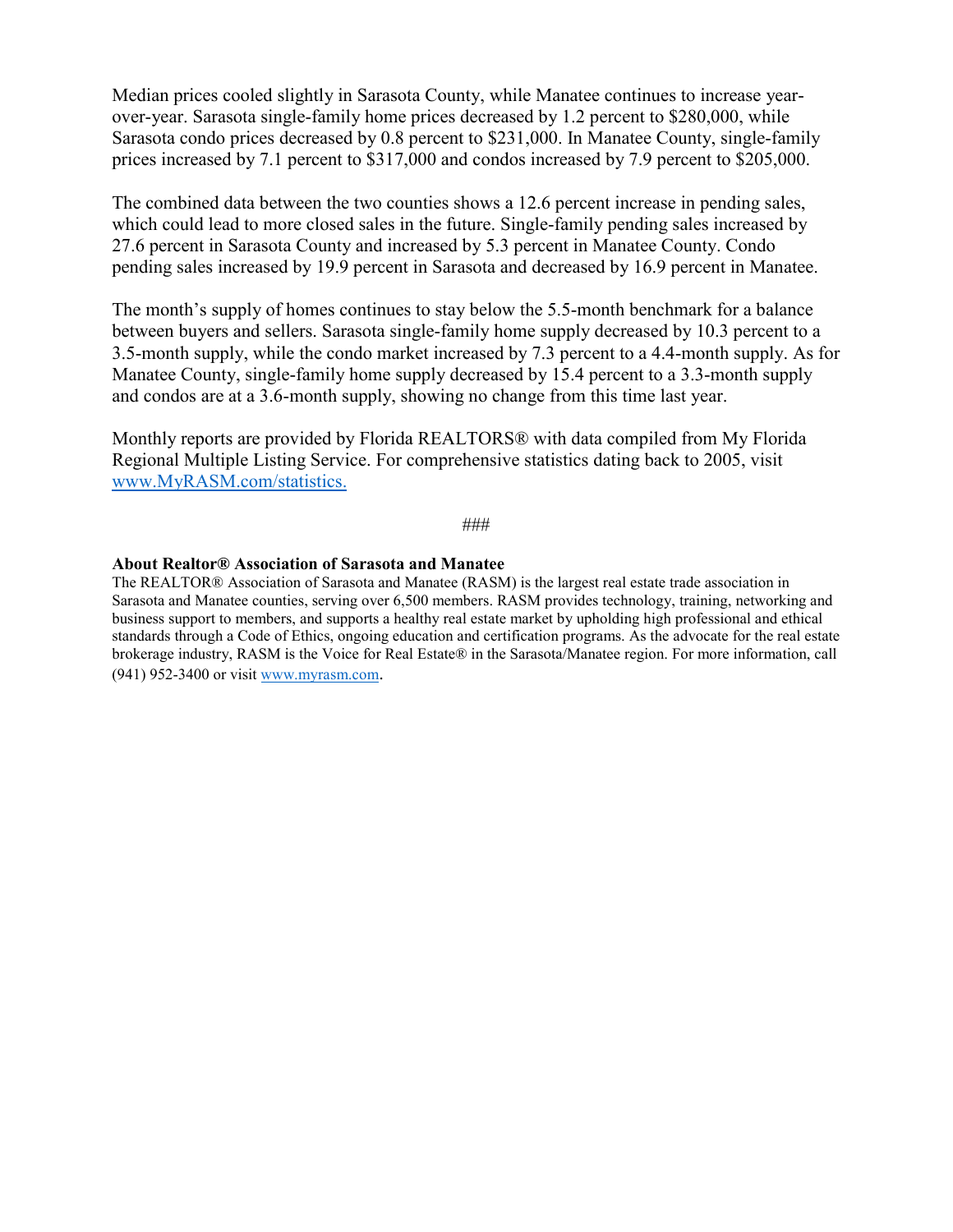### Monthly Market Summary - August 2019 Sarasota County Single Family Homes





|                                        | August 2019     | August 2018     | <b>Percent Change</b><br>Year-over-Year |
|----------------------------------------|-----------------|-----------------|-----------------------------------------|
| <b>Closed Sales</b>                    | 769             | 716             | 7.4%                                    |
| Paid in Cash                           | 250             | 245             | 2.0%                                    |
| <b>Median Sale Price</b>               | \$280,000       | \$283,488       | $-1.2%$                                 |
| Average Sale Price                     | \$363,534       | \$383,483       | $-5.2%$                                 |
| Dollar Volume                          | \$279.6 Million | \$274.6 Million | 1.8%                                    |
| Med. Pct. of Orig. List Price Received | 95.5%           | 95.4%           | 0.1%                                    |
| <b>Median Time to Contract</b>         | 51 Days         | 44 Days         | 15.9%                                   |
| Median Time to Sale                    | 94 Days         | 87 Days         | 8.0%                                    |
| <b>New Pending Sales</b>               | 763             | 598             | 27.6%                                   |
| <b>New Listings</b>                    | 806             | 770             | 4.7%                                    |
| Pending Inventory                      | 989             | 799             | 23.8%                                   |
| Inventory (Active Listings)            | 2,365           | 2,595           | $-8.9%$                                 |
| <b>Months Supply of Inventory</b>      | 3.5             | 3.9             | $-10.3%$                                |



Produced by Florida REALTORS® with data provided by Florida's multiple listing services. Statistics for each month compiled from MLS feeds on the 15th day of the following month. Data released on Thursday, September 19, 2019. Next data release is Tuesday, October 22, 2019.

**Inventory**

**Median Sale Price**

**Median Sale Price**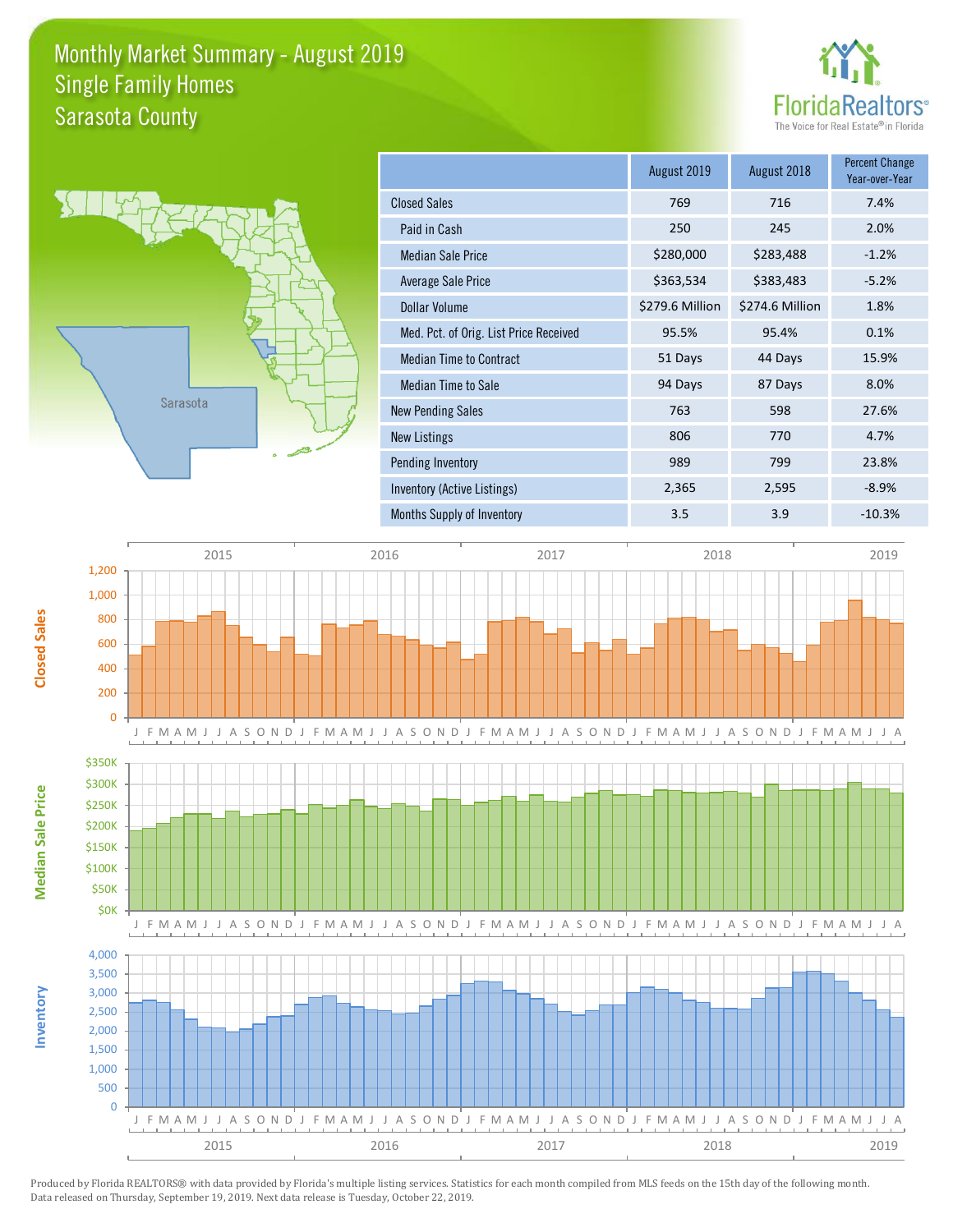### Monthly Market Summary - August 2019 Manatee County Single Family Homes





|                                        | August 2019     | August 2018     | <b>Percent Change</b><br>Year-over-Year |
|----------------------------------------|-----------------|-----------------|-----------------------------------------|
| <b>Closed Sales</b>                    | 654             | 593             | 10.3%                                   |
| Paid in Cash                           | 158             | 159             | $-0.6%$                                 |
| <b>Median Sale Price</b>               | \$317,000       | \$296,000       | 7.1%                                    |
| Average Sale Price                     | \$408,738       | \$393,126       | 4.0%                                    |
| Dollar Volume                          | \$267.3 Million | \$233.1 Million | 14.7%                                   |
| Med. Pct. of Orig. List Price Received | 96.6%           | 95.7%           | 0.9%                                    |
| <b>Median Time to Contract</b>         | 42 Days         | 44 Days         | $-4.5%$                                 |
| Median Time to Sale                    | 86 Days         | 94 Days         | $-8.5%$                                 |
| <b>New Pending Sales</b>               | 557             | 529             | 5.3%                                    |
| <b>New Listings</b>                    | 664             | 691             | $-3.9%$                                 |
| Pending Inventory                      | 774             | 698             | 10.9%                                   |
| Inventory (Active Listings)            | 1,818           | 2,050           | $-11.3%$                                |
| Months Supply of Inventory             | 3.3             | 3.9             | $-15.4%$                                |

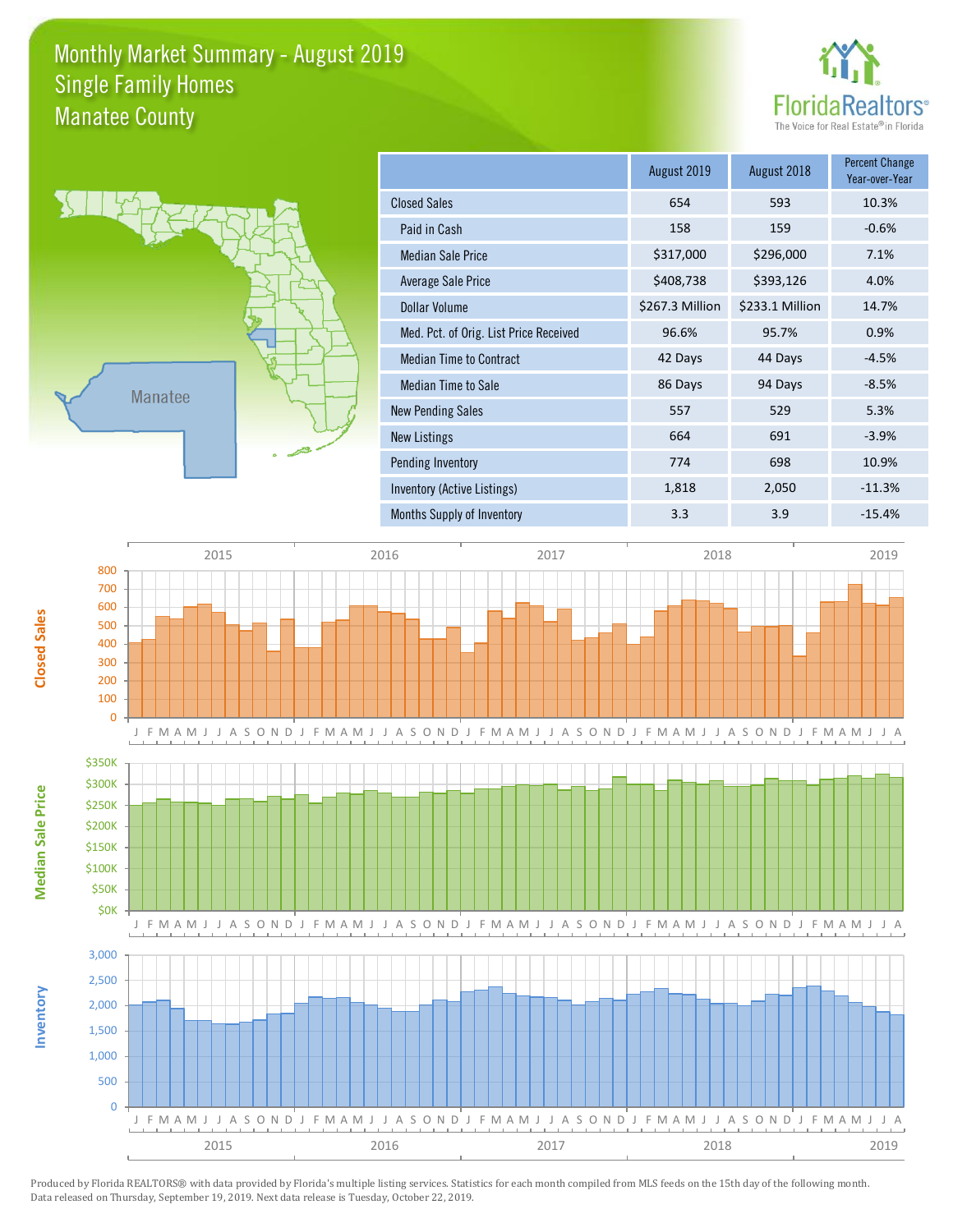## Monthly Market Summary - August 2019 Sarasota County Townhouses and Condos





**Inventory**

**Median Sale Price**

**Median Sale Price** 

**Closed Sales**

|                                        | August 2019     | August 2018     | <b>Percent Change</b><br>Year-over-Year |
|----------------------------------------|-----------------|-----------------|-----------------------------------------|
| <b>Closed Sales</b>                    | 335             | 315             | 6.3%                                    |
| Paid in Cash                           | 181             | 166             | 9.0%                                    |
| <b>Median Sale Price</b>               | \$231,000       | \$232,950       | $-0.8%$                                 |
| <b>Average Sale Price</b>              | \$362,419       | \$323,255       | 12.1%                                   |
| <b>Dollar Volume</b>                   | \$121.4 Million | \$101.8 Million | 19.2%                                   |
| Med. Pct. of Orig. List Price Received | 94.2%           | 94.4%           | $-0.2%$                                 |
| <b>Median Time to Contract</b>         | 81 Days         | 76 Days         | 6.6%                                    |
| <b>Median Time to Sale</b>             | 129 Days        | 115 Days        | 12.2%                                   |
| <b>New Pending Sales</b>               | 361             | 301             | 19.9%                                   |
| <b>New Listings</b>                    | 348             | 371             | $-6.2%$                                 |
| <b>Pending Inventory</b>               | 575             | 488             | 17.8%                                   |
| Inventory (Active Listings)            | 1,413           | 1,425           | $-0.8%$                                 |
| <b>Months Supply of Inventory</b>      | 4.4             | 4.1             | 7.3%                                    |

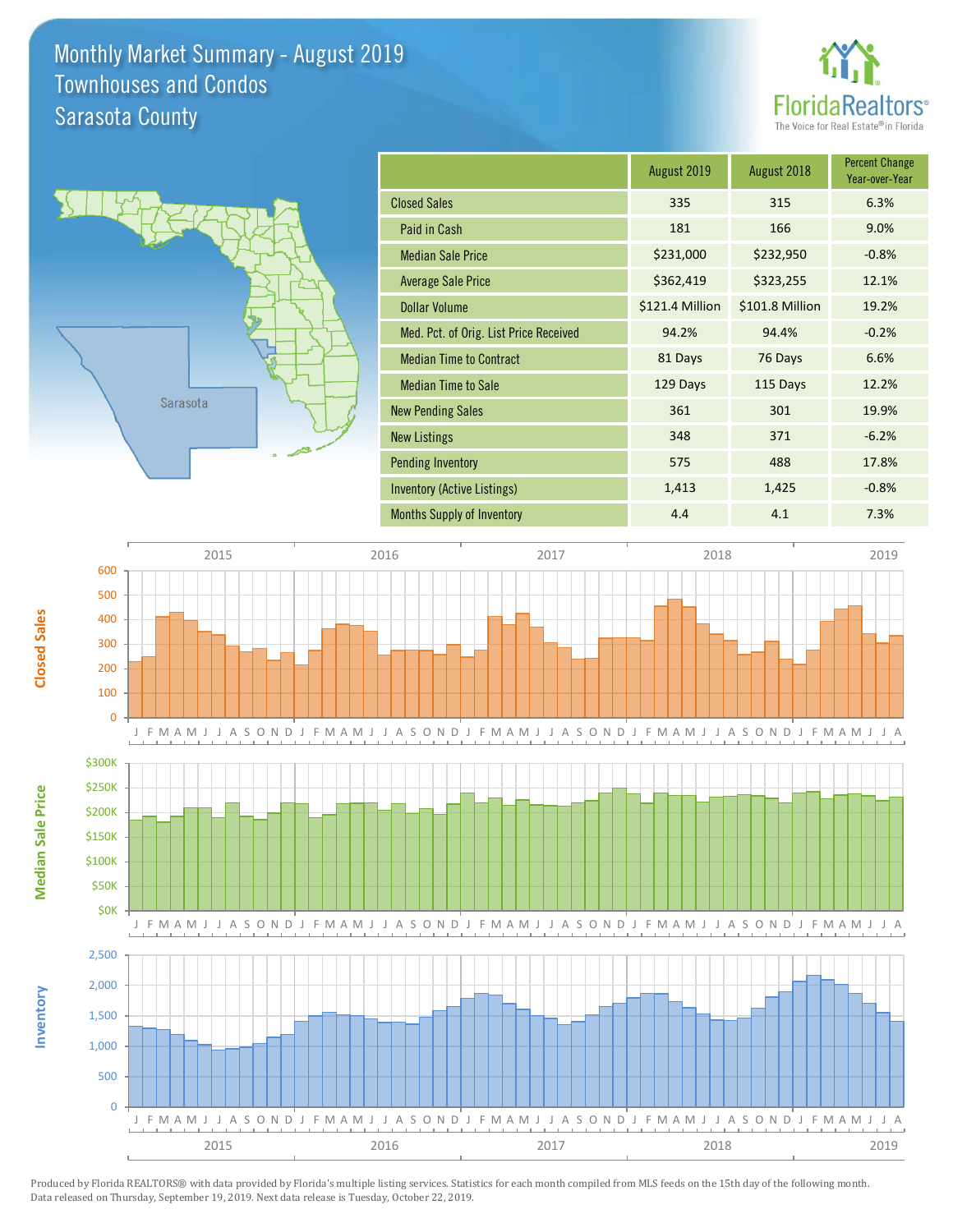## Monthly Market Summary - August 2019 Manatee County Townhouses and Condos





**Inventory**

**Median Sale Price**

**Median Sale Price** 

**Closed Sales**

|                                        | August 2019    | August 2018    | <b>Percent Change</b><br>Year-over-Year |
|----------------------------------------|----------------|----------------|-----------------------------------------|
| <b>Closed Sales</b>                    | 203            | 274            | $-25.9%$                                |
| Paid in Cash                           | 93             | 128            | $-27.3%$                                |
| <b>Median Sale Price</b>               | \$205,000      | \$190,000      | 7.9%                                    |
| <b>Average Sale Price</b>              | \$251,339      | \$222,249      | 13.1%                                   |
| Dollar Volume                          | \$51.0 Million | \$60.9 Million | $-16.2%$                                |
| Med. Pct. of Orig. List Price Received | 95.8%          | 95.0%          | 0.8%                                    |
| <b>Median Time to Contract</b>         | 50 Days        | 47 Days        | 6.4%                                    |
| <b>Median Time to Sale</b>             | 95 Days        | 93 Days        | 2.2%                                    |
| <b>New Pending Sales</b>               | 207            | 249            | $-16.9%$                                |
| <b>New Listings</b>                    | 241            | 251            | $-4.0%$                                 |
| <b>Pending Inventory</b>               | 287            | 317            | $-9.5%$                                 |
| Inventory (Active Listings)            | 794            | 801            | $-0.9%$                                 |
| <b>Months Supply of Inventory</b>      | 3.6            | 3.6            | 0.0%                                    |

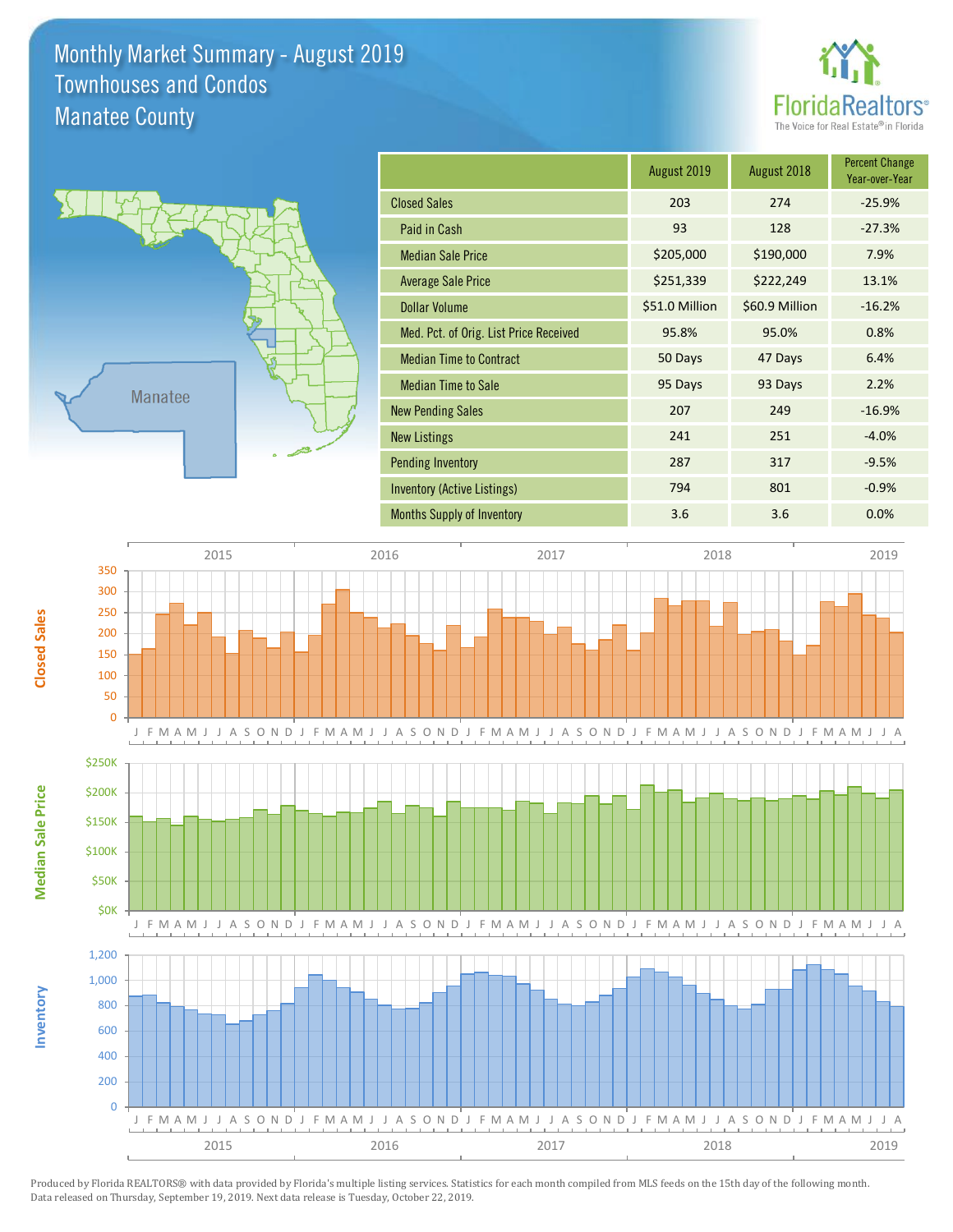

# **REALTOR® ASSOCIATION** of Sarasota and Manatee

# **Expanded Statistical Report**

# Sarasota and Manatee Counties August 2019

For more detailed reports, visit http://www.MyRASM.com/statistics/

Sarasota/Manatee Realtor® Magazine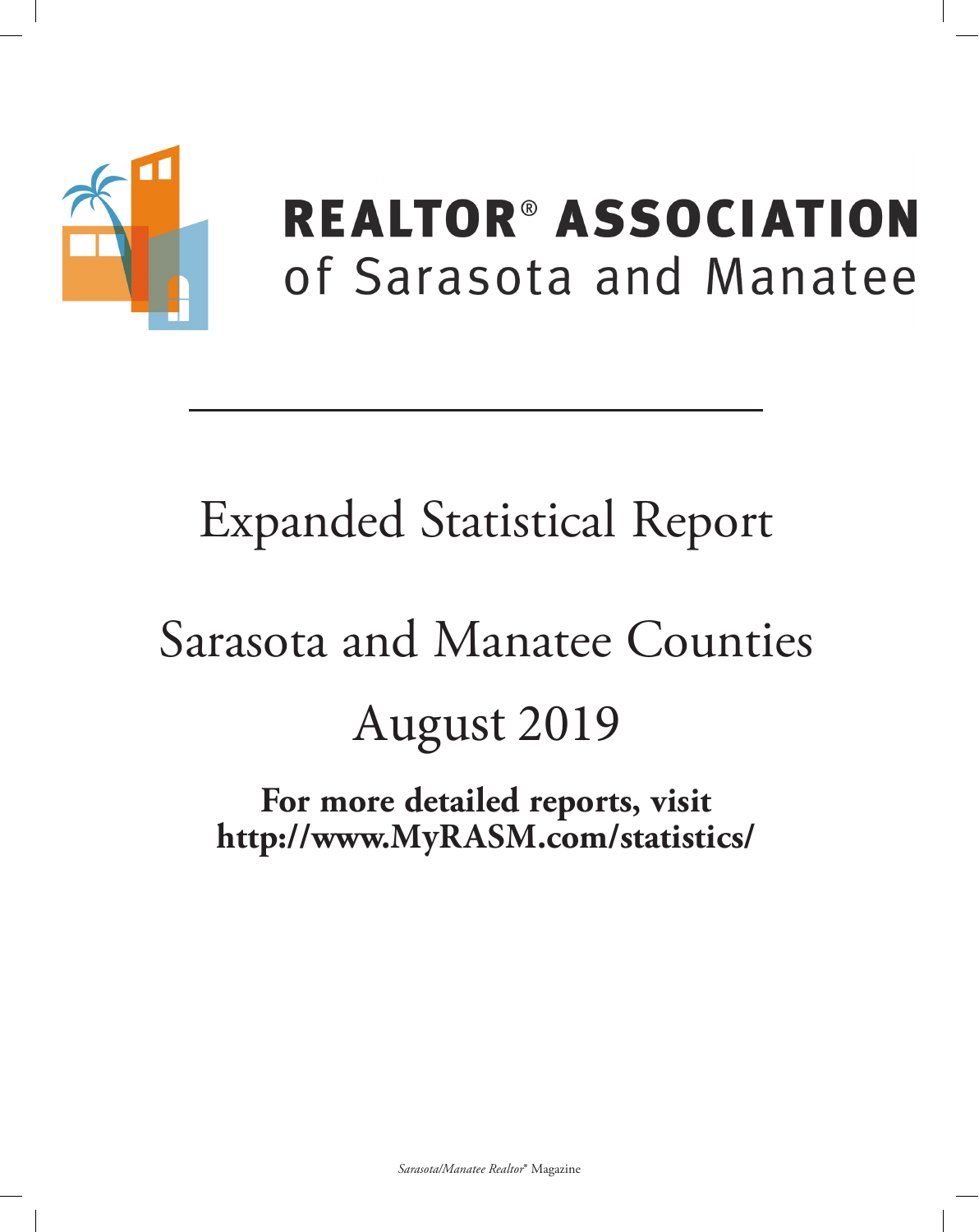#### Monthly Distressed Market - August 2019 Sarasota County Single Family Homes





Produced by Florida REALTORS® with data provided by Florida's multiple listing services. Statistics for each month compiled from MLS feeds on the 15th day of the following month. Data released on Thursday, September 19, 2019. Next data release is Tuesday, October 22, 2019.

**Closed Sales**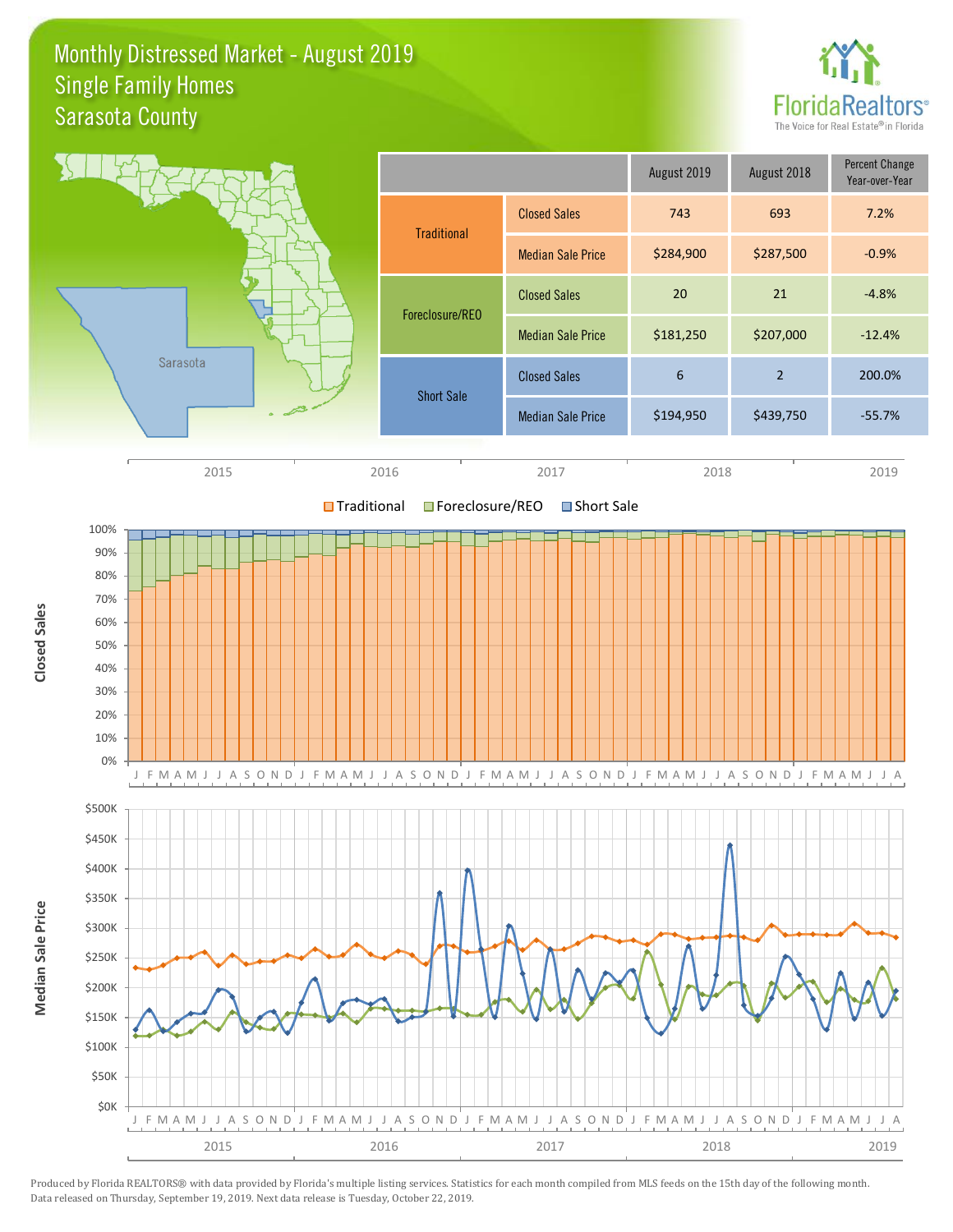#### Monthly Distressed Market - August 2019 Manatee County Single Family Homes





Produced by Florida REALTORS® with data provided by Florida's multiple listing services. Statistics for each month compiled from MLS feeds on the 15th day of the following month. Data released on Thursday, September 19, 2019. Next data release is Tuesday, October 22, 2019.

**Closed Sales**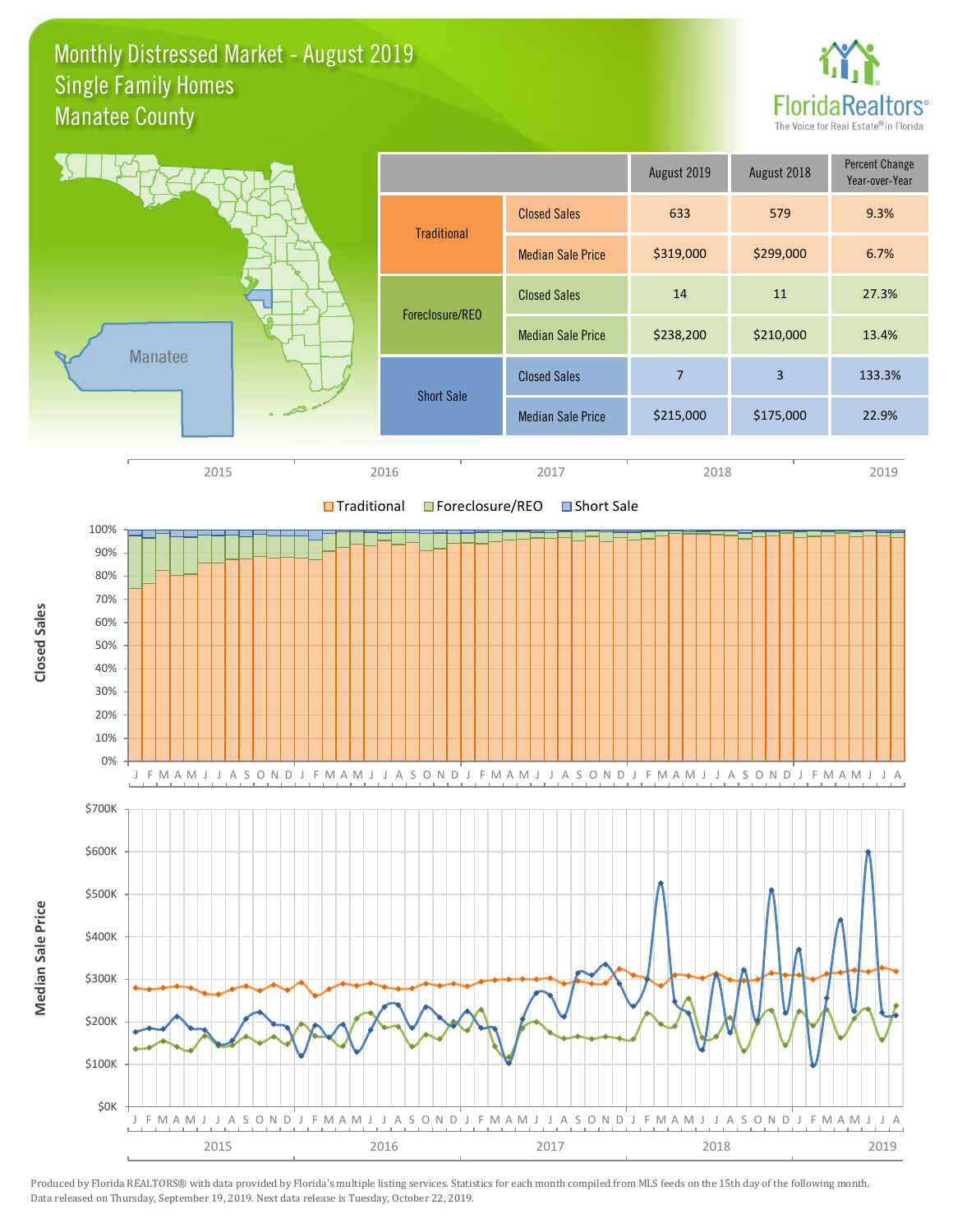#### Monthly Distressed Market - August 2019 Sarasota County Townhouses and Condos





Produced by Florida REALTORS® with data provided by Florida's multiple listing services. Statistics for each month compiled from MLS feeds on the 15th day of the following month. Data released on Thursday, September 19, 2019. Next data release is Tuesday, October 22, 2019.

**Closed Sales**